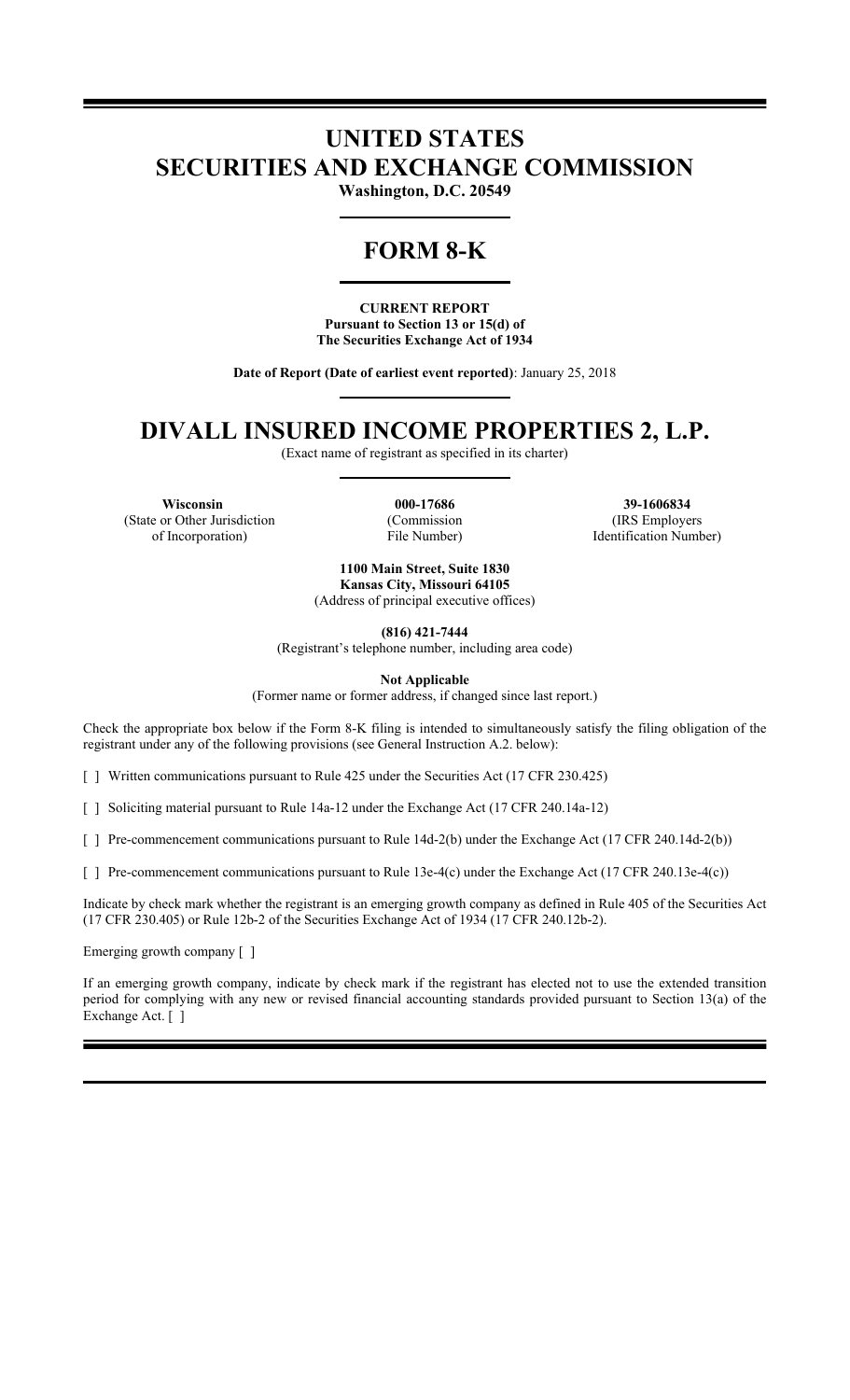#### **Item 7.01. Regulation FD Disclosure**

Attached to this Current Report on Form 8-K as Exhibit 99.1 is a copy of a letter sent by the General Partner of DiVall Insured Income Properties 2, L.P. (the "Partnership") to the Partnership's Limited Partners (the "Limited Partners") on or about January 30, 2018 in connection with, among other things, the Partnership's annual statement of the Net Unit Value ("NUV") of each Limited Partner Unit ("Unit"), being the Partnership's estimate of the NUV for purposes of the Employee Retirement Income Security Act, as amended ("ERISA"), which letter is incorporated by reference in its entirety into this report.

In order for qualified plans to report account values as required by ERISA, the Partnership provides an estimated NUV on an annual basis. As of December 31, 2017, the annual statement of NUV for our Limited Partners subject to ERISA was estimated to approximate \$380 per Unit. The estimated NUV was determined by the use of independent third-party appraised valuations conducted in July 2017. The annual statement of estimated NUV as provided to Limited Partners subject to ERISA, and as providedto certain other plan investors, is only an estimate and may not reflect the actual NUV. It should be noted that ERISA plan fiduciaries and IRA custodians may use estimated NUV valuations obtained from other sources, such as prices paid for the Units in secondary markets, and that such estimated Unit valuations may be lower than those estimated by the General Partner. As with any valuation methodology, the independent third-party appraised valuation methodology is based upon a number of estimates and assumptions that may not be accurate or complete. Different parties with different assumptions and estimates could derive a different estimated NUV. Accordingly, with respect to the estimated NUV, the Partnership can give no assurance that:

- an investor would be able to resell his or her units at this estimated NUV;
- an investor would ultimately realize distributions per unit equal to the Partnership's estimated NUV per Unit upon the liquidation of all of the Partnership's assets and settlement of its liabilities;
- the Units would trade at the estimated NUV in a secondary market; or
- the methodology used to estimate the Partnership's NUV would be acceptable under ERISA for compliance with their respective reporting requirements.

The information furnished pursuant to this "Item 7.01 Regulation FD Disclosure" of Form 8-K and the information contained in Exhibit 99.1 shall not be deemed to be "filed" for the purposes of Section 18 of the Securities Exchange Act of 1934, as amended (the "Exchange Act"), or otherwise subject to the liabilities of that section. Such information may only be incorporated by reference in another filing under the Exchange Act or the Securities Act of 1933, as amended (the "Securities Act"), if such subsequent filing specifically references this Current Report on Form 8-K. In addition, the furnishing of information in this Current Report on Form 8-K is not intended to, and does not, constitute a determination or admission by the Partnership that the information is material or complete.

2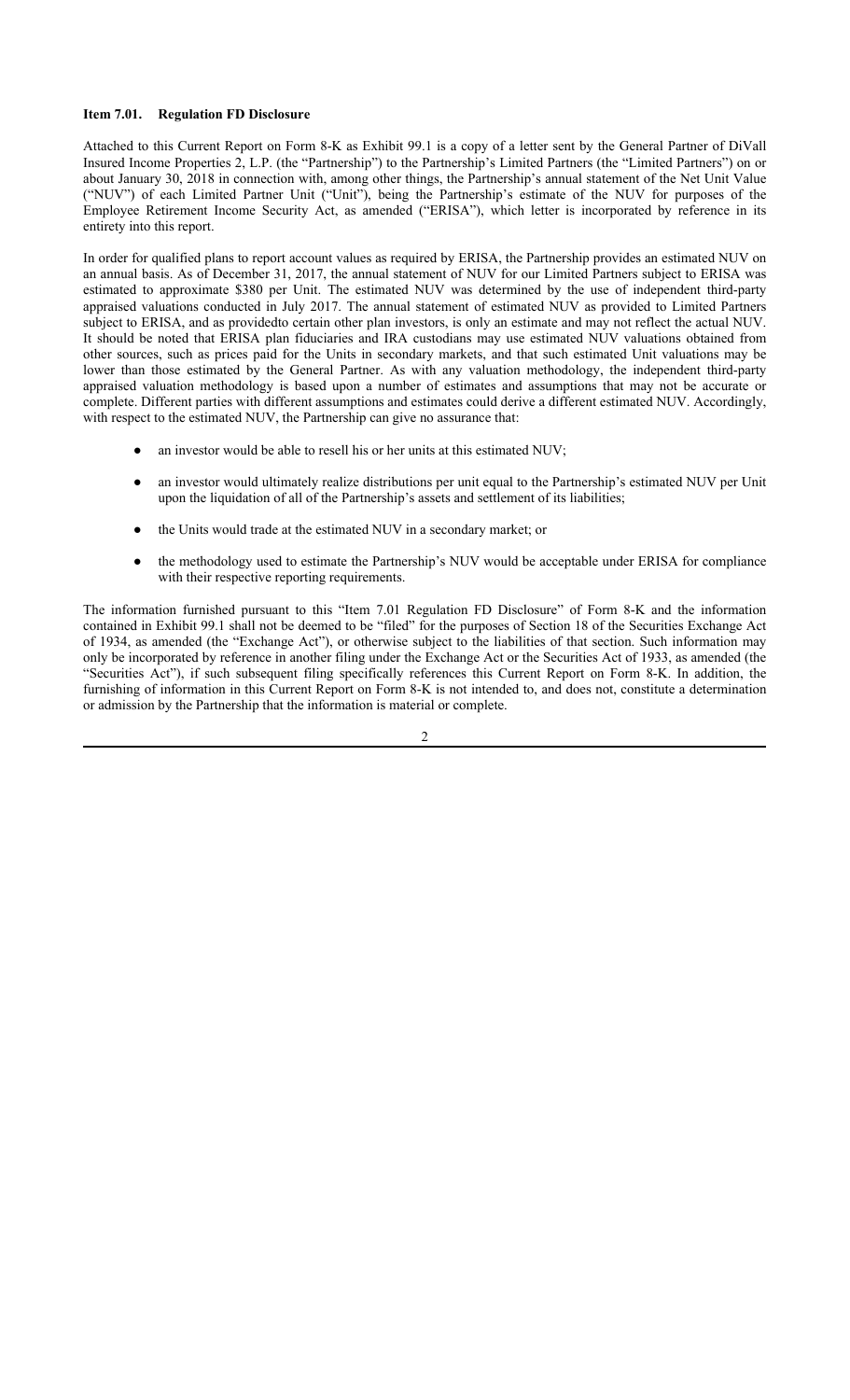#### **Forward-Looking Statements**

This Current Report on Form 8-K and the information contained in Exhibit 99.1 incorporated herein contain forwardlooking statements within the meaning of Section 27A of the Securities Act and Section 21E of the Exchange Act. Such forward-looking statements include statements describing the objectives, projections, estimates or future predictions of the Partnership's operations. These statements may be identified by the use of forward-looking terminology such as "anticipates," "believes," "could," "estimate," "expect," "will," or other variations on these terms. The Partnership cautions that by their nature forward-looking statements involve risk or uncertainty and that actual results may differ materially from those expressed in any forward-looking statements as a result of such risks and uncertainties, including but not limited to: changes in general economic conditions, changes in commercial real estate conditions and markets, inability of current tenants to meet financial obligations, inability to obtain new tenants upon the expiration of existing leases, and the potential need to fund tenant improvements or other capital expenditures out of operating cash flow.

All forward-looking statements contained in Exhibit 99.1 incorporated herein are expressly qualified in their entirety by this cautionary notice. The reader should not place undue reliance on such forward-looking statements, since the statements speak only as of the date that they are made and the Partnership has no obligation and does not undertake publicly to update, revise or correct any forward-looking statement for any reason.

### **Item 9.01 Financial Statements and Exhibits**

### (d) **Exhibits**

The following exhibits are included with this Report:

99.1 Letter to Limited Partners of DiVall Insured Income Properties 2, LP from the General Partner, as distributed on or about January 30, 2018.

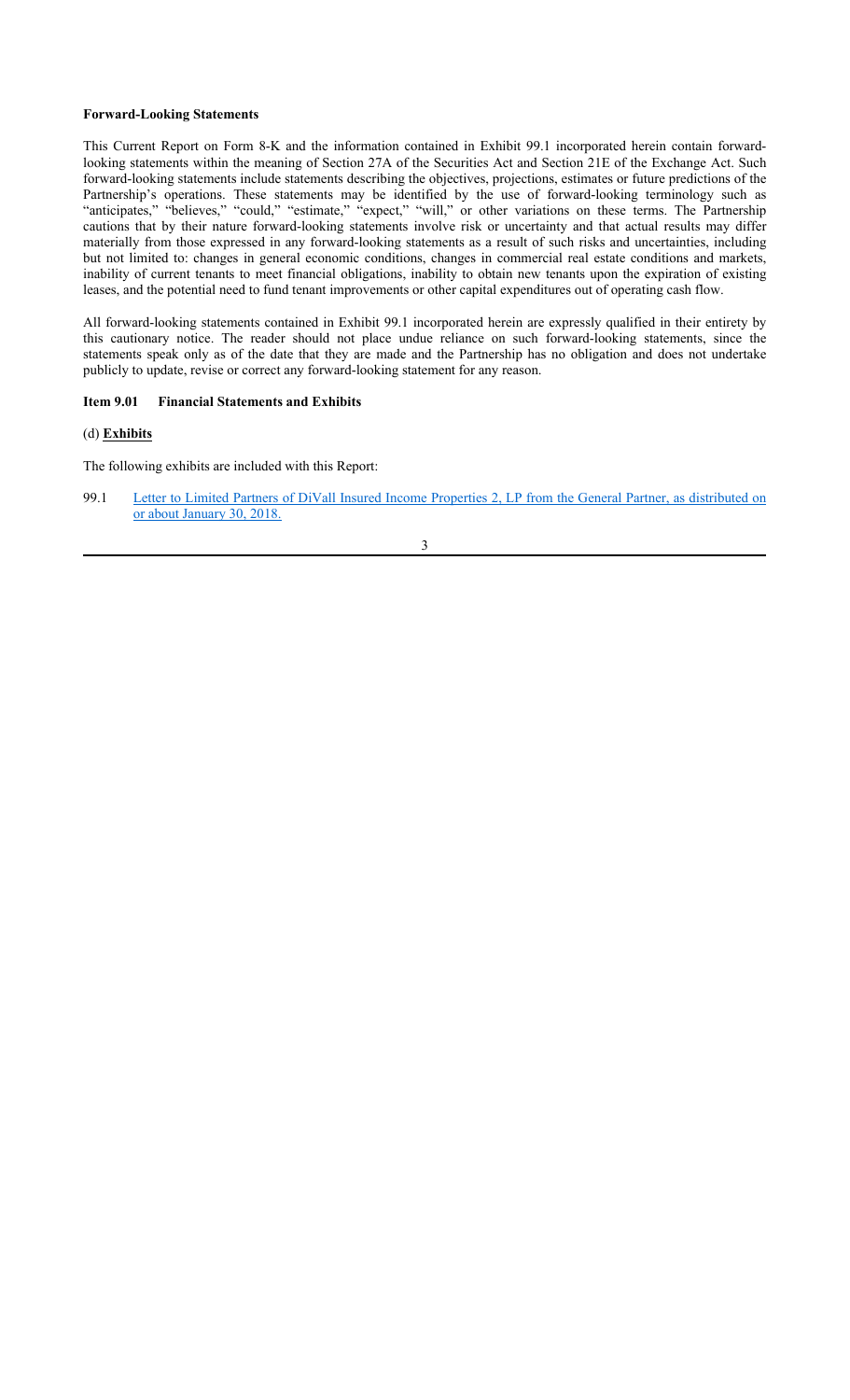### **SIGNATURES**

Pursuant to the requirements of the Securities Exchange Act of 1934, the registrant has duly caused this report to be signed on its behalf by the undersigned hereunto duly authorized.

**DiVall Insured Income Properties 2, LP** (Registrant)

Date: January 30, 2018 **By:/s/ Lynette L. DeRose** 

Lynette L. DeRose Chief Financial Officer